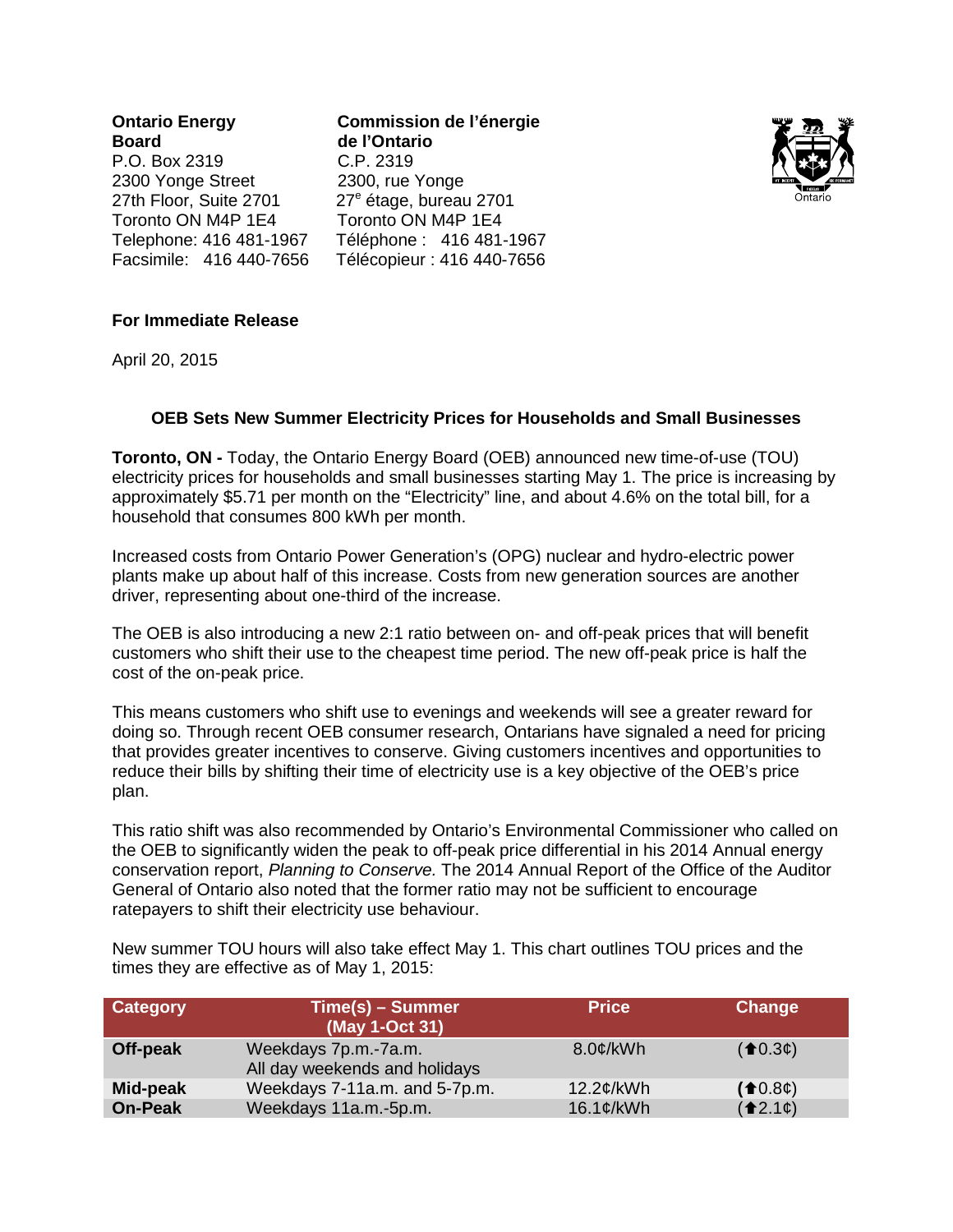The OEB reviews electricity prices twice each year based on updated cost forecasts and they are designed to recover the actual cost of electricity.The forecast includes a number of variables, like estimated changes in the total cost of power from Ontario's diverse mix of generating stations. Key elements of the Independent Electricity System Operator's outlook for the power system over the next 18 months, such as forecasts of electricity demand and of new generation sources coming online, are also factored in.

# **Quick facts**

- Time-of-use prices vary based on when electricity is used. They encourage consumers to use power when electricity market prices are lower.
- These price changes only affect households and small businesses that buy their electricity from their local utility and have a smart, or interval, meter. Customers who have signed a contract with an energy company do not pay these rates.
- Regulated Price Plan TOU prices for May 1 have been set so that they collectively recover the forecast cost of power, including today's increases.
- For those customers who remain on "Tiered Pricing", summer rate information for these customers is available in the OEB's backgrounder.
- The typical Ontario TOU household uses about two-thirds of its power during off-peak hours, and the remainder in near equal amounts during mid-peak and on-peak times.

The Ontario Energy Board is an independent and impartial public regulatory agency. We make decisions that serve the public interest. Our goal is to promote a sustainable and efficient energy sector that provides consumers with reliable energy services at a reasonable cost.

### **Social and Resources:**

OntarioEnergyBoard.ca

@OntEnergyBoard

Graphic of Time-of-use Price chart: [http://www.ontarioenergyboard.ca/OEB/\\_Documents/For+Consumers/TOU\\_prices\\_Summer.pdf](http://www.ontarioenergyboard.ca/OEB/_Documents/For+Consumers/TOU_prices_Summer.pdf)

Electricity Prices Explained video: <http://youtu.be/zVdm5BI4gU8>

Time-of-use video: <http://youtu.be/bJ04SSArI6c>

Backgrounder: [http://www.ontarioenergyboard.ca/oeb/\\_Documents/Press+Releases/BG\\_RPP\\_20150420.pdf](http://www.ontarioenergyboard.ca/oeb/_Documents/Press+Releases/BG_RPP_20150420.pdf)